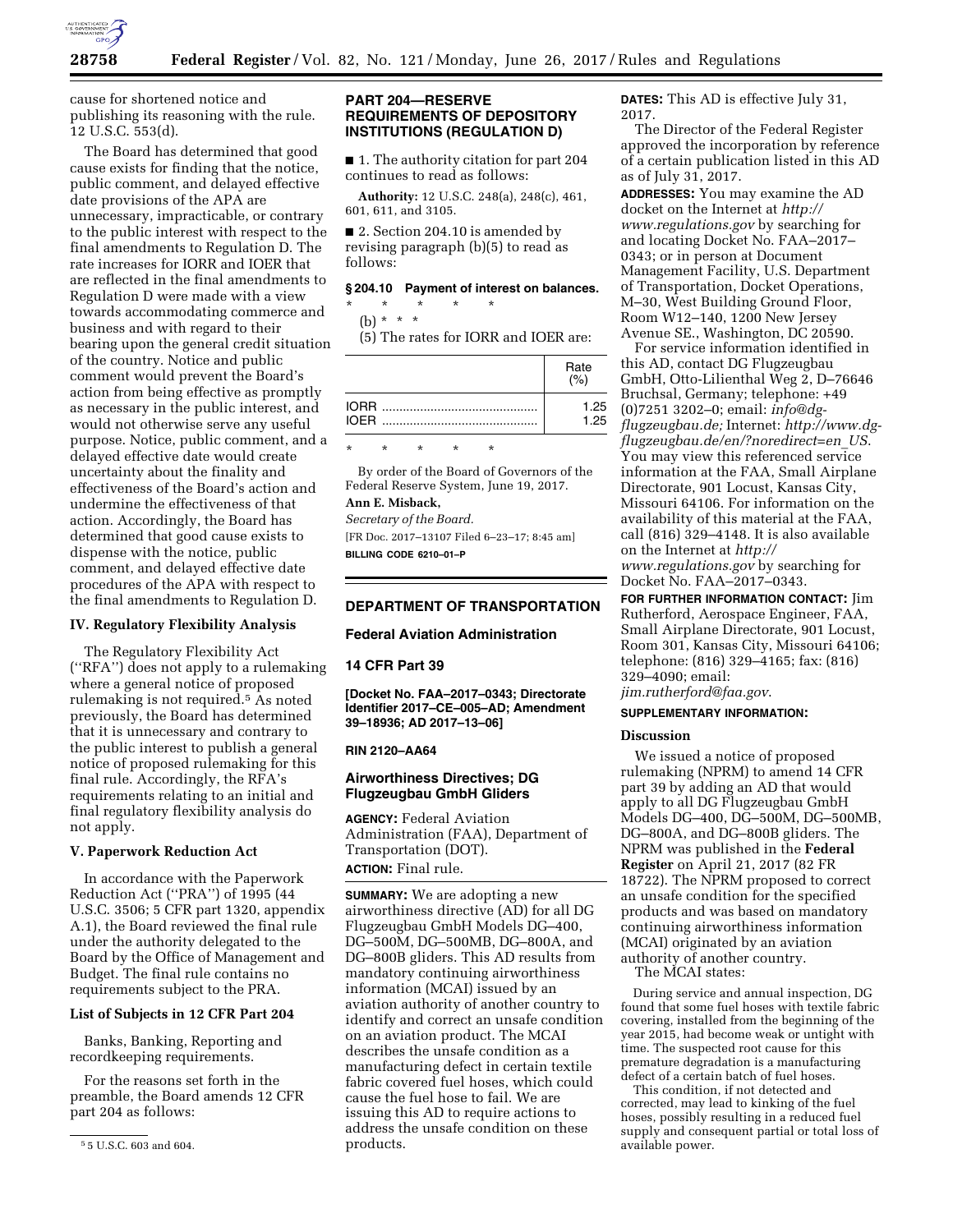To address this unsafe condition, DG-Flugzeugbau published Technical Note TN 800–44, 500–10, DG–SS–02 providing inspection and replacement instructions.

For the reason described above, this [EASA] AD requires inspection and replacement of the affected fuel hoses.

The MCAI can be found in the AD docket on the Internet at *[https://](https://www.regulations.gov/document?D=FAA-2017-0343-0002)  [www.regulations.gov/](https://www.regulations.gov/document?D=FAA-2017-0343-0002) [document?D=FAA-2017-0343-0002](https://www.regulations.gov/document?D=FAA-2017-0343-0002)*.

#### **Comments**

We gave the public the opportunity to participate in developing this AD. We received no comments on the NPRM or on the determination of the cost to the public.

# **Conclusion**

We reviewed the relevant data and determined that air safety and the public interest require adopting this AD as proposed except for minor editorial changes. We have determined that these minor changes:

• Are consistent with the intent that was proposed in the NPRM for correcting the unsafe condition; and

• Do not add any additional burden upon the public than was already proposed in the NPRM.

### **Related Service Information Under 1 CFR Part 51**

We reviewed DG Flugzeugbau GmbH Technical note No. 800–44, 500–10, DG–SS–02, dated November 9, 2016, and co-published as one document; DG– 400 diagram 8, 6 TN DG–SS–02; DG– 500M diagram 14, TN 500/10; DG– 500MB diagram 14, TN 500/10; DG– 800A/LA diagram 11, TN 800/44; DG– 800B Solo 2625 diagram 11, TN 800/44; DG–800B Solo 2625 diagram 11a, TN 800/44; DG–800B Solo 2625 diagram 11b, TN 800/44; and DG–800B ab W.Nr. 8–155/from ser. no. 8–155 on, diagram 11d, TN 800/44, all diagrams issued October 2016. In combination, the service information describes procedures for inspecting and replacing the fuel hoses on different aircraft model variants covered by the applicability of this AD. This service information is reasonably available because the interested parties have access to it through their normal course of business or by the means identified in the **ADDRESSES** section of this AD.

# **Costs of Compliance**

We estimate that this AD will affect 59 products of U.S. registry. We also estimate that it will take about 2 workhours per product to comply with each inspection required by this AD. The average labor rate is \$85 per work-hour.

Based on these figures, we estimate the inspection cost of this AD on U.S. operators to be \$10,030, or \$170 per product.

In addition, we estimate that each replacement action required by this AD will take about 8 work-hours and require parts costing \$500. Based on these figures, we estimate the replacement cost of this AD on U.S. operators to be \$69,620, or \$1,180 per product.

# **Authority for This Rulemaking**

Title 49 of the United States Code specifies the FAA's authority to issue rules on aviation safety. Subtitle I, section 106, describes the authority of the FAA Administrator. ''Subtitle VII: Aviation Programs,'' describes in more detail the scope of the Agency's authority.

We are issuing this rulemaking under the authority described in ''Subtitle VII, Part A, Subpart III, section 44701: General requirements.'' Under that section, Congress charges the FAA with promoting safe flight of civil aircraft in air commerce by prescribing regulations for practices, methods, and procedures the Administrator finds necessary for safety in air commerce. This regulation is within the scope of that authority because it addresses an unsafe condition that is likely to exist or develop on products identified in this rulemaking action.

# **Regulatory Findings**

We determined that this AD will not have federalism implications under Executive Order 13132. This AD will not have a substantial direct effect on the States, on the relationship between the national government and the States, or on the distribution of power and responsibilities among the various levels of government.

For the reasons discussed above, I certify this AD:

(1) Is not a ''significant regulatory action'' under Executive Order 12866,

(2) Is not a ''significant rule'' under the DOT Regulatory Policies and Procedures (44 FR 11034, February 26, 1979),

(3) Will not affect intrastate aviation in Alaska, and

(4) Will not have a significant economic impact, positive or negative, on a substantial number of small entities under the criteria of the Regulatory Flexibility Act.

#### **Examining the AD Docket**

You may examine the AD docket on the Internet at *[http://](http://www.regulations.gov) [www.regulations.gov](http://www.regulations.gov)* by searching for and locating Docket No. FAA–2017– 0343; or in person at the Docket Management Facility between 9 a.m.

and 5 p.m., Monday through Friday, except Federal holidays. The AD docket contains the NPRM, the regulatory evaluation, any comments received, and other information. The street address for the Docket Office (telephone (800) 647– 5527) is in the **ADDRESSES** section. Comments will be available in the AD docket shortly after receipt.

### **List of Subjects in 14 CFR Part 39**

Air transportation, Aircraft, Aviation safety, Incorporation by reference, Safety.

### **Adoption of the Amendment**

Accordingly, under the authority delegated to me by the Administrator, the FAA amends 14 CFR part 39 as follows:

# **PART 39—AIRWORTHINESS DIRECTIVES**

■ 1. The authority citation for part 39 continues to read as follows:

**Authority:** 49 U.S.C. 106(g), 40113, 44701.

#### **§ 39.13 [Amended]**

■ 2. The FAA amends § 39.13 by adding the following new AD:

#### **2017–13–06 DG FlugzeugbauGmbH:**  Amendment 39–18936; Docket No. FAA– 2017–0343; Directorate Identifier 2017– CE–005–AD.

#### **(a) Effective Date**

This airworthiness directive (AD) becomes effective July 31, 2017.

#### **(b) Affected ADs**

None.

### **(c) Applicability**

This AD applies to DG Flugzeugbau GmbH Models DG–400, DG–500M, DG–500MB, DG– 800A, and DG–800B gliders, all serial numbers, that:

(1) Have textile fabric covered fuel hoses installed in the fuselage; and

(2) are certificated in any category.

**Note 1 to paragraph (c) of this AD:** Metal fabric covered fuel hoses installed in the engine area are not affected by this AD.

#### **(d) Subject**

Air Transport Association of America (ATA) Code 28: Fuel.

### **(e) Reason**

This AD was prompted by mandatory continuing airworthiness information (MCAI) originated by an aviation authority of another country to identify and correct an unsafe condition on an aviation product. The MCAI describes the unsafe condition as a manufacturing defect in certain textile fabric covered fuel hoses, which could cause the fuel hose to fail. We are issuing this AD to prevent failure of the fuel hose, which could cause reduced fuel supply and result in partial or total loss of power.